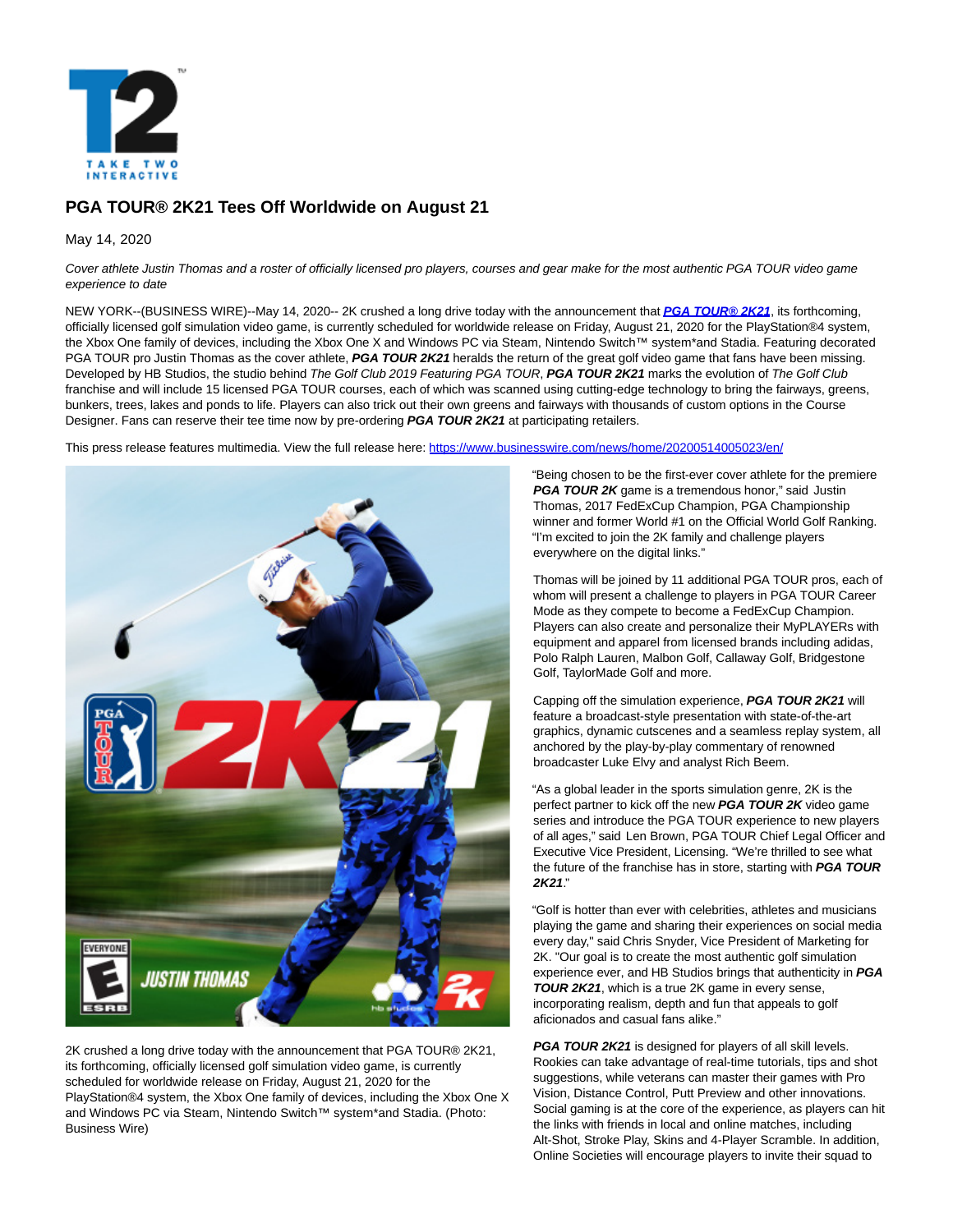hit the clubhouse and run full seasons and tournaments with unique entry rules and requirements, as well as handicap and event settings.

Through a partnership between 2K and sports lifestyle brand adidas, players who pre-order **PGA TOUR 2K21** will receive the 2K/adidas CODECHAOS MyPLAYER Pack featuring adidas CODECHAOS BOA® golf shoes and custom 2K/adidas gear, including a sport performance polo, Ultimate365 pants and tour hat, designed by adidas Golf exclusively for **PGA TOUR 2K21**. Players who purchase the **PGA TOUR 2K21 Digital** Deluxe Edition will receive the 2K/adidas CODECHAOS MyPLAYER Pack, as well as the "Golden Touch" pack featuring a gold putter and driver, and a 2300 VC pack, which can be used to unlock in-game cosmetic items\*\*.

**PGA TOUR 2K21** is rated E for Everyone by the ESRB. For more information on **PGA TOUR 2K21** and 2K, visit [PGATOUR2K21.com b](https://cts.businesswire.com/ct/CT?id=smartlink&url=http%3A%2F%2Fwww.pgatour2k21.com%2F&esheet=52219975&newsitemid=20200514005023&lan=en-US&anchor=PGATOUR2K21.com&index=2&md5=c5948c88280de292c37ba934df27c386)ecome a fan on [Facebook,](https://cts.businesswire.com/ct/CT?id=smartlink&url=http%3A%2F%2Fwww.facebook.com%2Fpgatour2k&esheet=52219975&newsitemid=20200514005023&lan=en-US&anchor=Facebook&index=3&md5=e1b6d349c9d9046c4d75c3c6287fb7fa) follow the game on [Twitter a](https://cts.businesswire.com/ct/CT?id=smartlink&url=http%3A%2F%2Fwww.twitter.com%2Fpgatour2k&esheet=52219975&newsitemid=20200514005023&lan=en-US&anchor=Twitter&index=4&md5=ab8fac0c7ae37d3419663dd9ff8f6cf2)nd [Instagram u](https://cts.businesswire.com/ct/CT?id=smartlink&url=https%3A%2F%2Fwww.instagram.com%2Fpgatour2k%2F&esheet=52219975&newsitemid=20200514005023&lan=en-US&anchor=Instagram&index=5&md5=89107051b846ada41b02387264838579)sing the hashtag #PGATOUR2K21 or subscribe o[n YouTube.](https://cts.businesswire.com/ct/CT?id=smartlink&url=http%3A%2F%2Fwww.youtube.com%2Fpgatour2k&esheet=52219975&newsitemid=20200514005023&lan=en-US&anchor=YouTube&index=6&md5=24f3746c6f7682e36faf444e5e523fbb)

2K is a publishing label of Take-Two Interactive Software, Inc. (NASDAQ: TTWO).

All trademarks and copyrights contained herein are the property of their respective holders.

\* available in digital format for Nintendo Switch™ system at launch.

\*\*Cosmetic items can also be unlocked by achieving in-game objectives. No additional purchase necessary.

#### **About Take-Two Interactive Software**

Headquartered in New York City, Take-Two Interactive Software, Inc. is a leading developer, publisher and marketer of interactive entertainment for consumers around the globe. The Company develops and publishes products through our labels Rockstar Games, 2K, and Private Division, as well as Social Point, a leading developer of mobile games. Our products are designed for console systems and personal computers, including smartphones and tablets, and are delivered through physical retail, digital download, online platforms and cloud streaming services. The Company's common stock is publicly traded on NASDAQ under the symbol TTWO. For more corporate and product information please visit our website at [http://www.take2games.com.](https://cts.businesswire.com/ct/CT?id=smartlink&url=http%3A%2F%2Fwww.take2games.com&esheet=52219975&newsitemid=20200514005023&lan=en-US&anchor=http%3A%2F%2Fwww.take2games.com&index=7&md5=83bb6e5e354dddbca9f1c4483e0662ac)

#### **About 2K**

Founded in 2005, 2K develops and publishes global interactive entertainment for console and handheld gaming systems, personal computers and mobile devices, with product availability including physical retail and digital download. The Company is home to many talented development studios, including Visual Concepts, Firaxis Games, Hangar 13, Cat Daddy Games, 31<sup>st</sup> Union and Cloud Chamber. 2K's portfolio currently includes the renowned BioShock®, Borderlands™, Mafia and XCOM® franchises; NBA® 2K, the global phenomenon and highest rated\* annual sports title for the current console generation; the critically acclaimed Sid Meier's Civilization® series; the popular WWE® 2K and WWE® SuperCard franchises, as well as emerging properties NBA® 2K Playgrounds 2, Carnival Games and more. Additional information about 2K and its products may be found at [2k.com.](https://cts.businesswire.com/ct/CT?id=smartlink&url=http%3A%2F%2Fwww.2k.com%2F&esheet=52219975&newsitemid=20200514005023&lan=en-US&anchor=2k.com&index=8&md5=32e970f3000d9238f2877887865a22f7)

\* According to 2008 – 202[0 Metacritic.com](https://cts.businesswire.com/ct/CT?id=smartlink&url=https%3A%2F%2Fwww.metacritic.com%2F&esheet=52219975&newsitemid=20200514005023&lan=en-US&anchor=Metacritic.com&index=9&md5=87d797817a303e9e8fbf62714db6423e)

### **About HB Studios**

Founded in 2000 and headquartered in Lunenburg, Nova Scotia, Canada, HB Studios specializes in creating console, mobile, and PC games. With the release of The Golf Club 2019 Featuring PGA TOUR, HB Studios has shipped over 50 titles selling more than 28 million units and contributed to 21 others. More information about HB Studios and its products can be found at [www.hb-studios.com.](https://cts.businesswire.com/ct/CT?id=smartlink&url=http%3A%2F%2Fwww.hb-studios.com&esheet=52219975&newsitemid=20200514005023&lan=en-US&anchor=www.hb-studios.com&index=10&md5=1b1716d4cce3b50a3419ec8f53590eec)

## **Cautionary Note Regarding Forward-Looking Statements**

The statements contained herein which are not historical facts are considered forward-looking statements under federal securities laws and may be identified by words such as "anticipates," "believes," "estimates," "expects," "intends," "plans," "potential," "predicts," "projects," "seeks," "should," "will," or words of similar meaning and include, but are not limited to, statements regarding the outlook for the Company's future business and financial performance. Such forward-looking statements are based on the current beliefs of our management as well as assumptions made by and information currently available to them, which are subject to inherent uncertainties, risks and changes in circumstances that are difficult to predict. Actual outcomes and results may vary materially from these forward-looking statements based on a variety of risks and uncertainties including: our dependence on key management and product development personnel, our dependence on our Grand Theft Auto products and our ability to develop other hit titles, the timely release and significant market acceptance of our games, the ability to maintain acceptable pricing levels on our games, and risks associated with international operations. Other important factors and information are contained in the Company's most recent Annual Report on Form 10-K, including the risks summarized in the section entitled "Risk Factors," the Company's most recent Quarterly Report on Form 10-Q, and the Company's other periodic filings with the SEC, which can be accessed a[t www.take2games.com.](https://cts.businesswire.com/ct/CT?id=smartlink&url=http%3A%2F%2Fwww.take2games.com&esheet=52219975&newsitemid=20200514005023&lan=en-US&anchor=www.take2games.com&index=11&md5=5b953e7c6635b3a33c18750676df2485) All forward-looking statements are qualified by these cautionary statements and apply only as of the date they are made. The Company undertakes no obligation to update any forward-looking statement, whether as a result of new information, future events or otherwise.

View source version on [businesswire.com:](http://businesswire.com/)<https://www.businesswire.com/news/home/20200514005023/en/>

Al Stavola **2K** (415) 483-8453 [al.stavola@2k.com](mailto:jaime.jensen@2k.com)

Alan Lewis (Corporate Press) **Take-Two Interactive Software, Inc.** (646) 536-2983 [alan.lewis@take2games.com](mailto:alan.lewis@take2games.com)